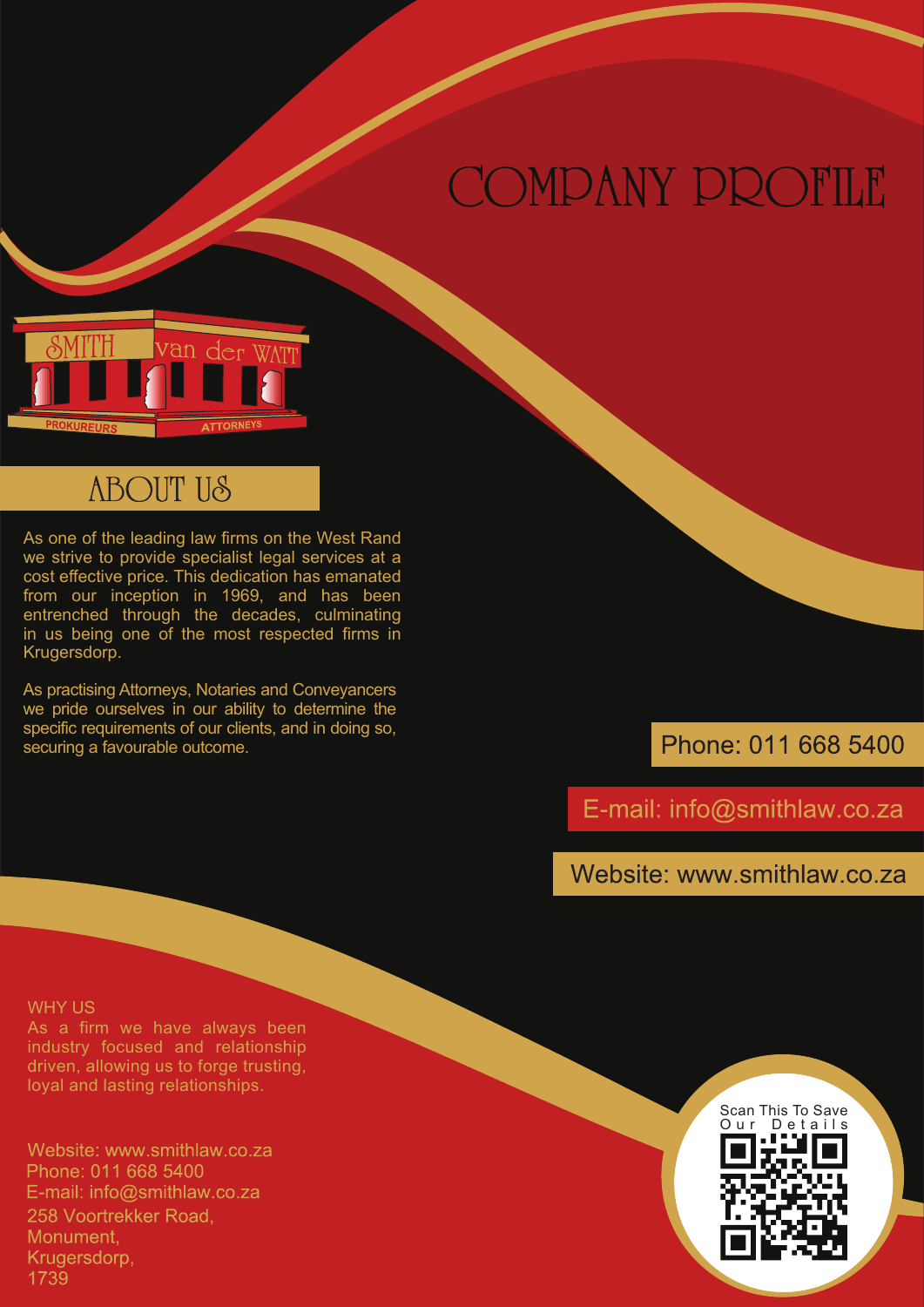# MEET THE TEAM

### DIV DE VILLIERS (B.JURIS) | DIRECTOR

An admitted Attorney, Notary and Conveyancer who joined the firm in 1973 and has since been involved in Commercial Work, Estates, Conveyancing, Township Development and Sectional Title Developments.

## LEON LOOCK (BLC & LLB) | DIRECTOR

Prior to joining the firm he was employed at the Department of Justice, initially as Prosecutor and thereafter as Magistrate in the civil section of the Johannesburg Magistrate's Court. He attends to Civil and Commercial Law, as well as Family Law, Banking Law and Evictions.

## LEE-ANN DU TOIT (LLB) | ATTORNEY

She currently specialises in Conveyancing, and is highly involved in our Banking, Corporate and Commercial Law matters.

### ANDREW BONGANI MKHASIBE (LLB) | ATTORNEY

He attends to municipal matters, client liaison, administrative legal matters, and civil litigation in both the Magistrate and High Courts.

HILDE EKSTEEN (LLB) | ATTORNEY

She focuses on civil litigation in the Magistrate Court and High Court pertaining to Family Law, Evictions, Collections, Commercial Law, Banking Law and Correspondent Matters.

Website: www.smithlaw.co.za Phone: 011 668 5400 E-mail: info@smithlaw.co.za 258 Voortrekker Road. Monument. Krugersdorp, 1739